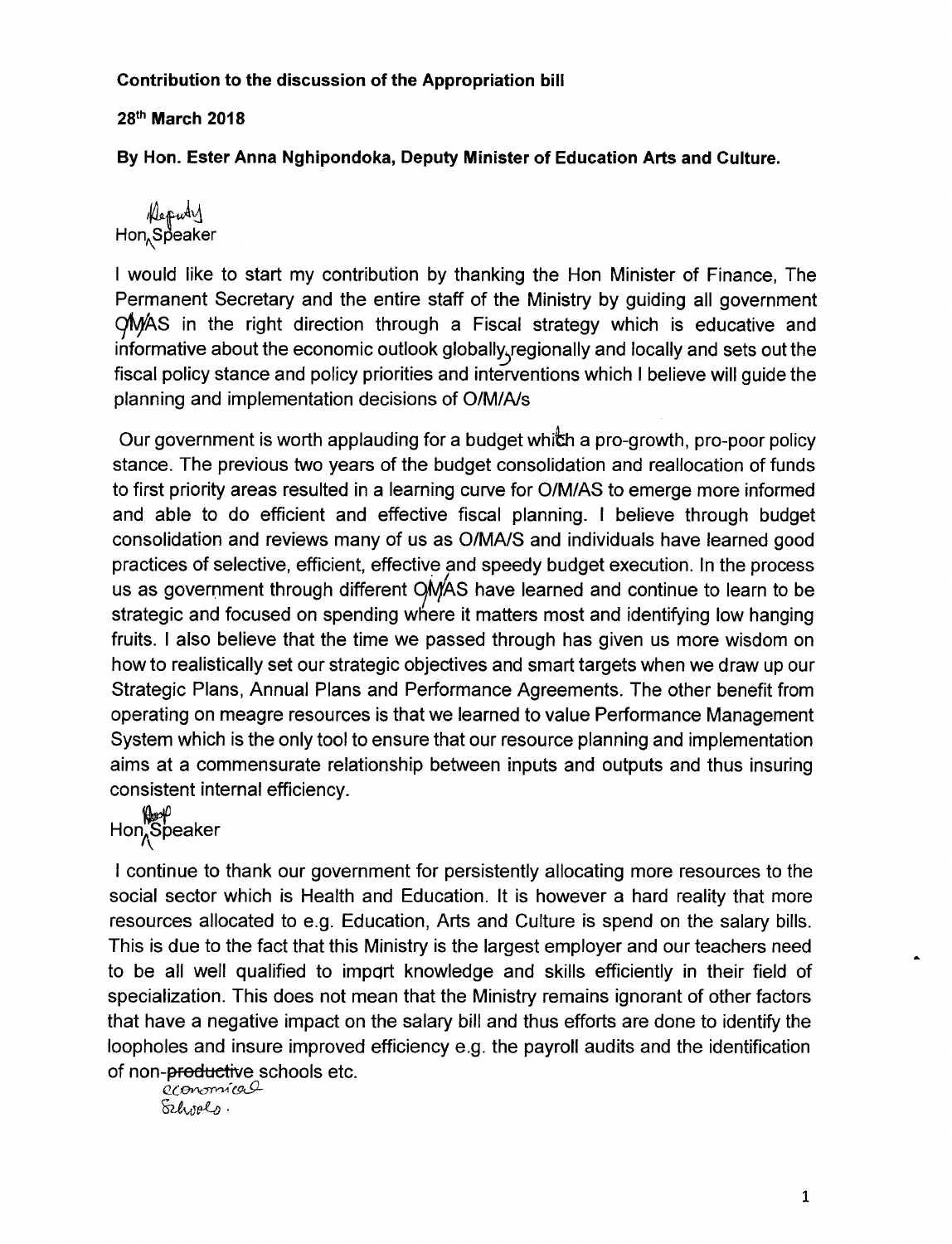I have a genuine appeal though that while the Ministry of Education is doing all in our powers to tighten the holes we require support from stakeholders to insure a conducive learning environment in all our institutions.

## *f⊭f*<br>Hon<sub>∩</sub>Speaker

The increment of the Development budget by 30% while it is a highly appreciated move, will only be effective if the expenditure modalities are properly looked at and the stifling bureaucratic processes which delay implementation at different levels of capital projects implementation is addressed to insure speedy implementation and avoid overflow of overdue payments to new financial years and thus bring confusion in the whole process, managing expenditures. This requires thorough planning, commitment and avoidance of mediocrity and procrastination at all levels in implementing OMAs

Hon speaker I'm appreciative of allocation of more resources to the social sector. I anyhow feel that additional to efforts to cut down on the salary bill to realistic levels, I really want us to consider the impact of a conducive environment coupled with efficient and effective leadership to internal efficiency of our organisation. Researchers explain internal efficiency to be " an internal operation of an organisation relating to avoidance of wastages through judicious use of resources" or " internal efficiency is a measurement of the use of resources to achieve the desired results".

Hon members.with the understanding of what internal efficiency is supposed to mean, and what insures it, I see either our allocation to education, or the utilisation of the resources is skewed. There need to be a balance between human capital resource and material resources, in this case meaning teaching and learning materials and physical infrastructure in order for those dealing with education to be able to deliver. With this assertion I'm not in any way implying ignorance to, neither condonation of incompetence, lack of initiative and poor performance but I'm rather appealing for the empowerment of those who are already achieving a lot under direr circumstances. I thus call on OMAS and the private sector to join hands and meet government half way to insure the availability of educational material and physical infrastructure, through proper coordination of effort to insure conducive environment where internal efficiency is insured and thus high production of skills for the development of this country. For your information, the shortage of educational resources affects more schools that serves the socio- economically disadvantage rural  $\int_{0}^{\infty}$  and by implication render impractical the pro poor, pro-growth policy stance of this government.

The focus on tertiary and vocational skill development as a critical component to enhance employability is a welcome gesture. My genuine call here is for the private sector to play an important role in skills development and discourage a producer versus receiver relationship between the education sector and the private sector. Many a times the education system is blamed for an irrelevant supply driven focus. We have experiences of countries where the private sector is the integral part of VET.

-form